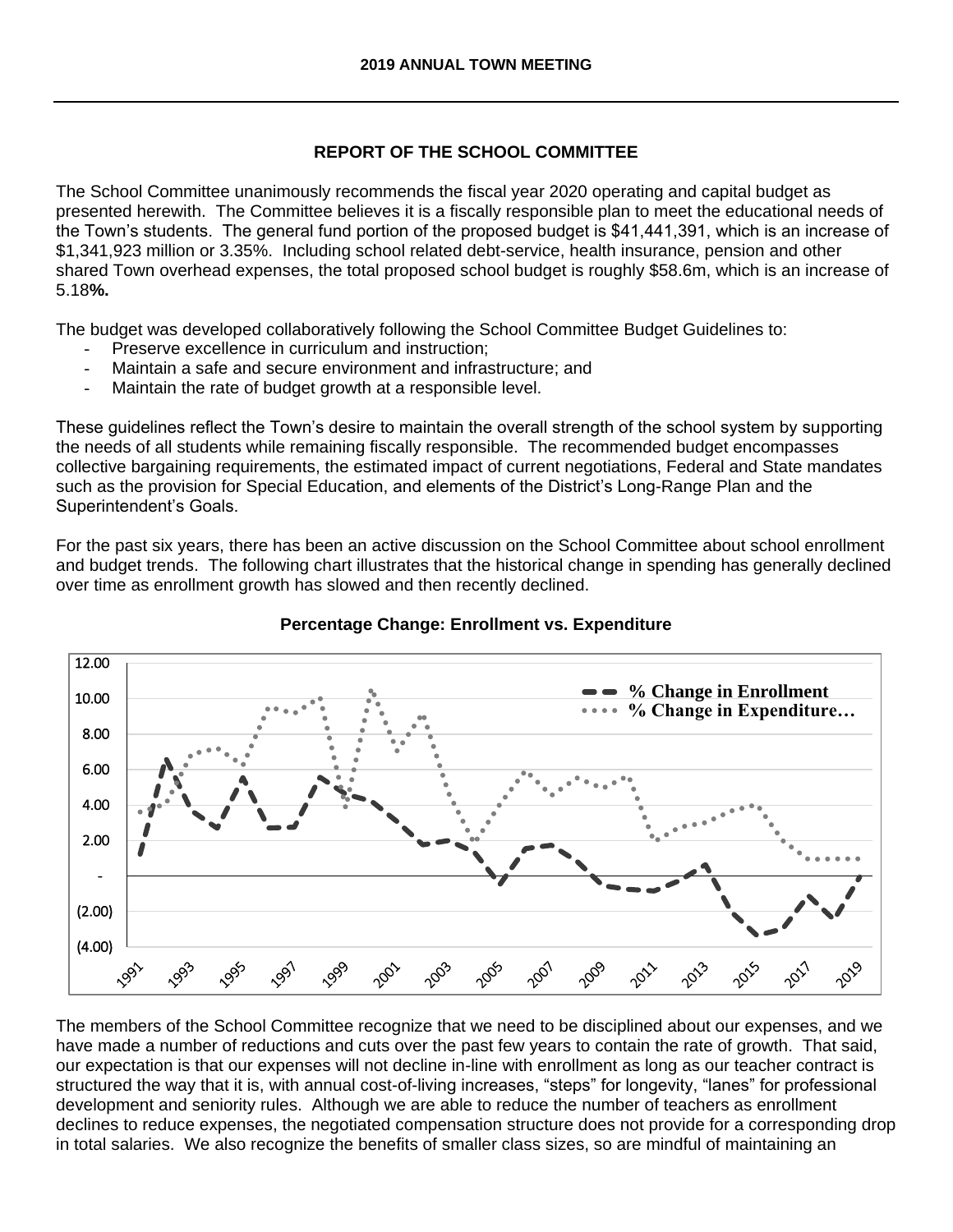appropriate balance here.

The expense discipline of the School Department is highlighted by the fact that actual spending has come in below the approved budgets in recent years. Fiscal 2016 actual expense growth was only 2% vs. the 4.3% approved and \$662,000 of free cash was returned to the Town. Fiscal 2017 actual expense growth was only 0.9% vs. the 1.6% approved and \$910,000 of free cash was returned. Fiscal 2018 actual expense growth was .97% vs. the .86% that was approved and \$875,000 of free cash was returned.

The chart below illustrates the change in enrollment and the underlying mix shift we have seen in town over the last 20 years. Currently, 34% of the student population is in the high school vs. only 23% in 1999. Elementary is down to 41% from 53% in 1999. Families are moving to Weston when their children are older, and many residents are keeping their homes long after their children have graduated.



#### **Change in Enrollment and Student Population Shift**

The following chart shows Weston Public Schools enrollment over a 50+ year period and illustrates a decline from ~2,900 students in the mid-1970s to a low point below ~1,500 in 1990, and a rebound to ~2,300 from 2003 – 2013, and a decline to just above 2,100 now. The School Committee reviews the demographic data and enrollment projections annually and is not convinced that we will continue to see enrollment declines, especially if we build more senior housing or 40B rental housing in town.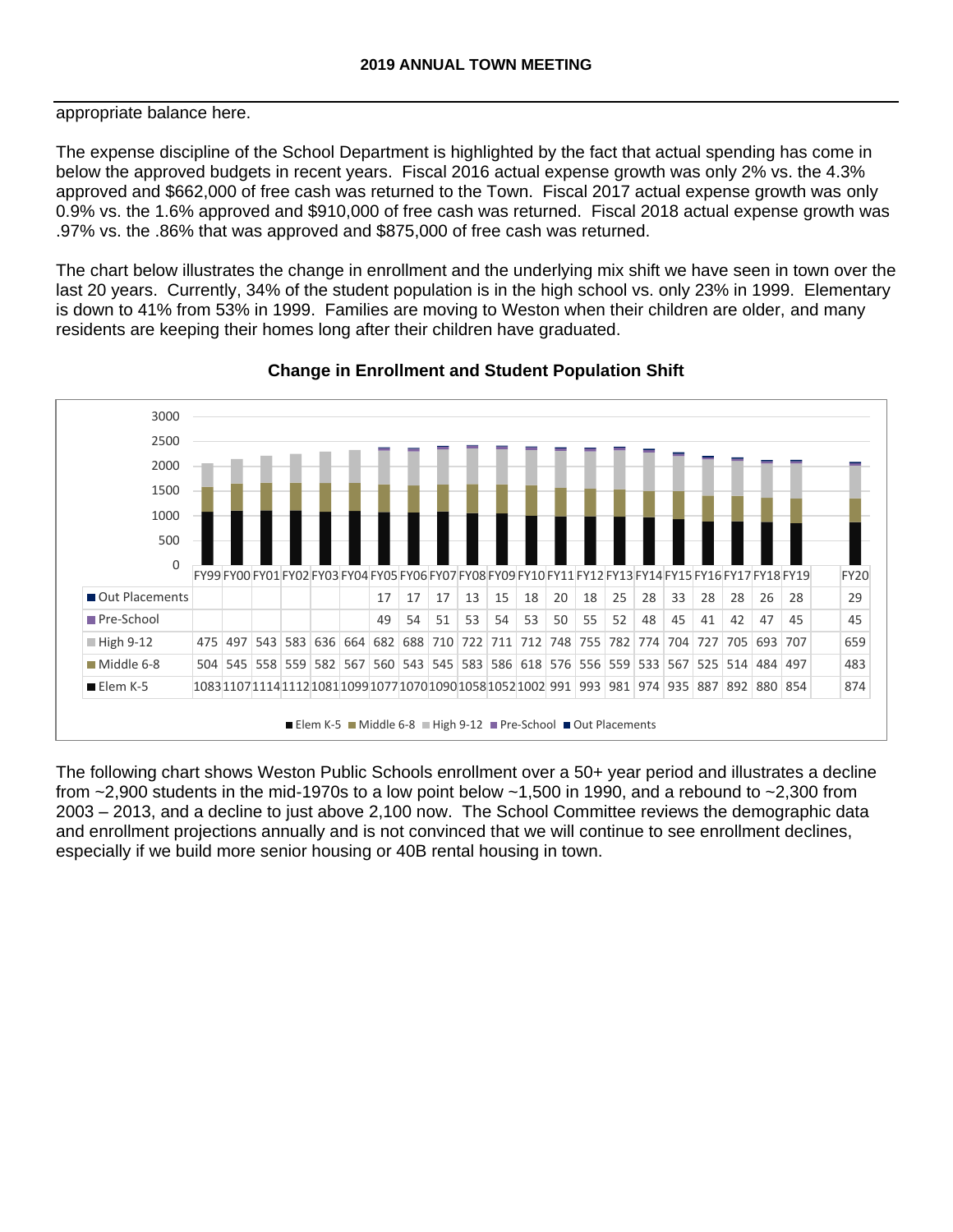

The table below highlights what is driving the expense growth. The salary and compensation line of \$35.89 million is increasing by \$1.18 million or 3.39% and is driven by contractual obligations and smaller increases in instructional materials and bus purchase costs, offset by staff reductions due to enrollment declines and state, federal and local funding. This growth rate is benefiting from the most recent round of collective bargaining agreements negotiated by the School Committee. Cost-of-Living increases were reduced from prior contracts and limited to 2% per year for our teachers. The School Committee is currently conducting another round of collective bargaining, and the proposed Fiscal '20 budget includes a number of assumptions about the likely outcomes from those negotiations.

# **FY20 Proposed School Budget**

| <b>Description</b>                 | <b>FY'19</b><br><b>Revised</b> | <b>FY'20</b><br><b>Proposed</b> | FY'20<br>\$ Change | $\frac{9}{6}$<br>Change |
|------------------------------------|--------------------------------|---------------------------------|--------------------|-------------------------|
| Salary & Other Compensation        | 34,710,323                     | 35,888,565                      | 1,178,242          | 3.39%                   |
| <b>Instructional Materials</b>     | 1,266,354                      | 1,392,647                       | 126,293            | 9.97%                   |
| <b>Contracted Services</b>         | 993,043                        | 980,376                         | (12,667)           | $(1.28\%)$              |
| <b>Contracted Student Services</b> | 3,120,303                      | 3,158,627                       | 38,324             | 0.012%                  |
| Utilities                          | 1,471,983                      | 1,429,516                       | (42, 467)          | (0.029%)                |
| <b>Equipment and Vehicles</b>      | 491,819                        | 520,890                         | 29,071             | 5.91%                   |
| <b>State Aid and Offsets</b>       | (1,954,357)                    | (1,929,230)                     | 25,127             | (1.29%)                 |
| Total \$                           | \$40,099,468                   | \$41,441,391                    | \$1,341,923        | 3.35%                   |
| <b>Total FTE</b>                   | 422.925                        | 419.937                         | (2.988)            |                         |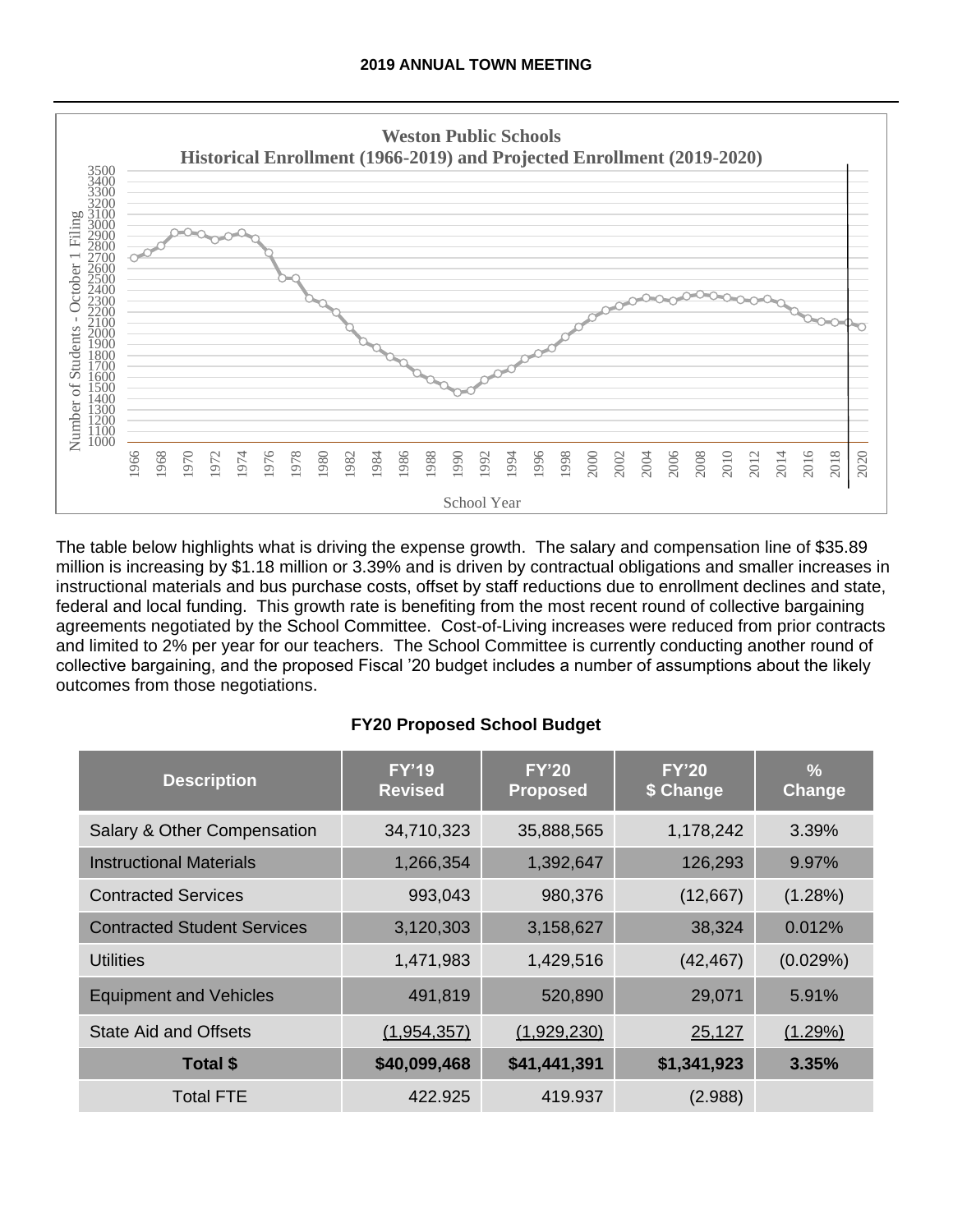In addition to the negotiated cost of living adjustments with our six collective bargaining units, our faculty unit (WEA) provides for employee salary increases through "steps" and "lanes" movement. Continued employment allows faculty members to move through the steps, one step each year. Professional development and continuing education allow faculty members to move lanes. Lane movement can happen in the middle or start of an academic year. Salary increases are determined by a combination of step and lane movements. Accordingly, salary increases in the budget will invariably increase in excess of the negotiated cost of living adjustments (COLA) increase. Salary changes are the most significant drivers of the school budget. The "step" and "lane" increase for Fiscal '20 is ~-\$274,000.

Costs associated with Special Education continue to increase, especially in the areas of outplacement tuition and transportation where rates are set by the state. Our Special Education costs grew by about 7% last year and are expected to grow about 1% in the current year. The reason for the reduction in our rate of growth is our use of the federally funded Circuit Breaker program. Outplacement tuition expenses are approved by the Executive Office for Administration and Finance, Operations Services Division (OSD), and with approval, can change mid-year. Although we participate in a large collaborative purchasing group for special education transportation, the limited number of vendors has caused significant increases in costs over the past five years. In addition, we are intentionally investing in new programs to insource more of our special education programming with the ultimate goal to reduce expensive outplacements and to keep students within our district.

The School Committee has been able to contain costs in some areas. High School expenses of \$8.9 million are up less than .5% and Information Technology of \$1.5 million is down 2.2%.

The following table shows the rate of growth for the major components of the total school budget. After moderating for several years, Debt Service will increase as a result of projects approved at Town Meeting.

Going forward, we expect to be making additional investments in student safety and building security. The renovation of the historic Case House was approved at fall Special Town Meeting. On the overhead side, it is important to note that the Middlesex retirement system is projecting that Weston's contributions will need to increase by 6.5% per year through 2024 and 4% annually beyond that to become fully funded. On the positive side, please keep in mind that teacher pensions are an obligation of the Commonwealth, rather than the Town. Recent financial disclosures indicate that Weston's teacher pensions are an \$82 million obligation for Massachusetts. With the size of our OPEB (Other Post-Employment Benefits) liability, health care costs should continue to be a very high priority for us in future negotiations with all employees. The current GIC contract between the Town and the unions covering health care costs extends through June 30, 2021.

| <b>Rate of Growth in Total School Budget</b> |
|----------------------------------------------|

|                                      | <b>FY'15</b><br><b>Actual</b> | <b>FY'16</b><br><b>Actual</b> | FY'17<br><b>Actual</b>    | <b>FY'18</b><br><b>Actual</b>                                                 | <b>FY'19 Voted</b><br>Bud. | <b>FY'20</b><br><b>Proposed</b> |
|--------------------------------------|-------------------------------|-------------------------------|---------------------------|-------------------------------------------------------------------------------|----------------------------|---------------------------------|
| Total Overhead*                      |                               | \$10,486,266 \$11,105,465     | \$11,609,707              |                                                                               |                            | \$11,899,958                    |
| <b>Debt Service</b>                  | \$4,762,309                   | \$5,340,018                   | \$5,121,929               | \$5,109,497                                                                   | \$4,940,986                | \$5,321,071                     |
| <b>WPS Actual /</b><br><b>Budget</b> |                               |                               |                           | \$37,023,312 \$37,319,186 \$37,737,766 \$38,204,364 \$40,099,468 \$41,441,391 |                            |                                 |
| <b>Total Cost (\$)</b>               | \$52,271,887                  | \$53,764,669                  | \$54,469,402 \$54,669,481 |                                                                               | \$56,604,481               | \$58,662,420                    |

*\*Overhead includes: Health Insurance, Workers' Compensation, Unemployment, Property & Casualty Insurance, Retirement, OPEB, Minuteman Vocational School Tuition and Related Transportation*